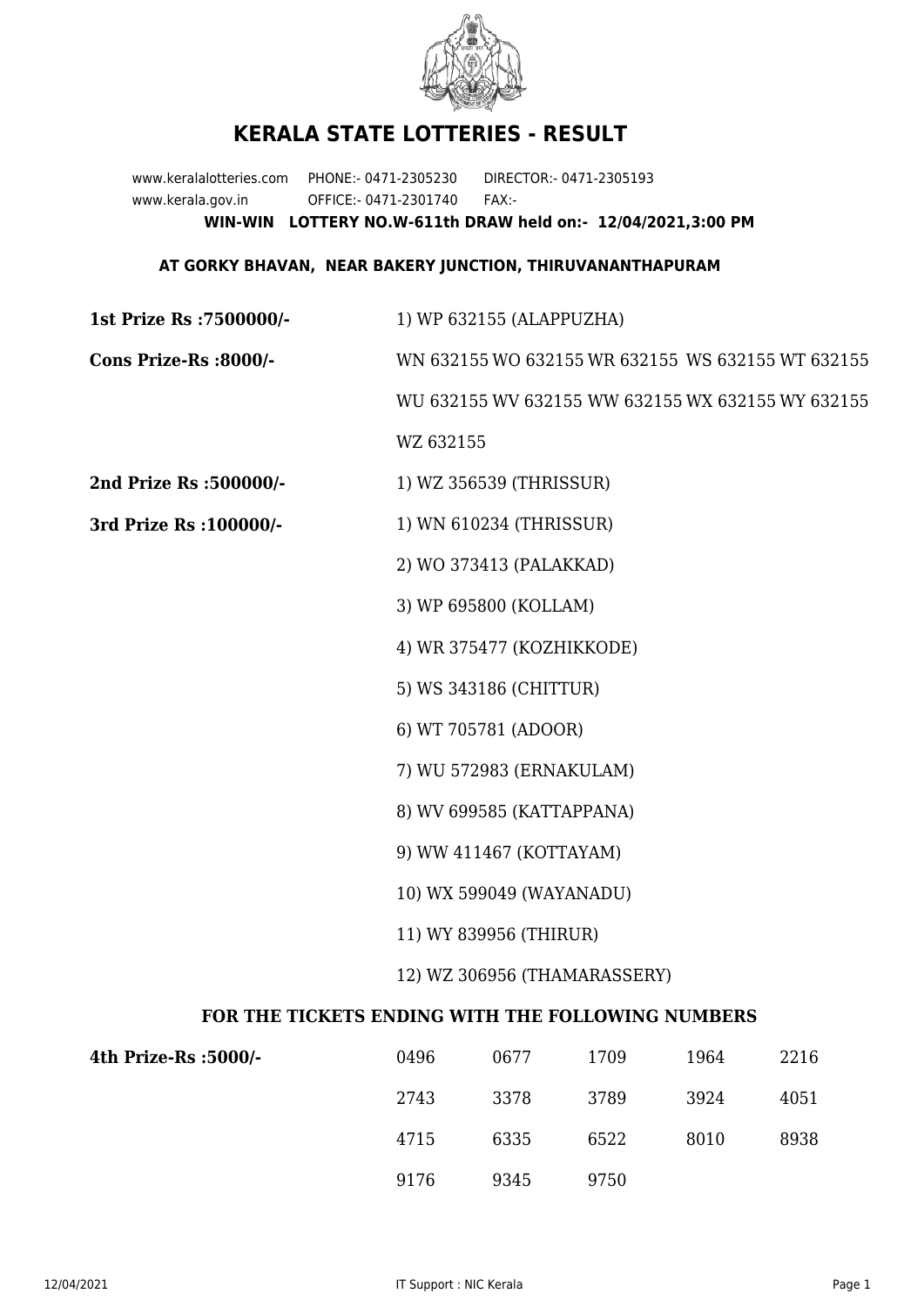| 5th Prize-Rs : 2000/- | 0160 | 1141 | 2733 | 3291 | 4005 |
|-----------------------|------|------|------|------|------|
|                       | 4019 | 5082 | 5573 | 7004 | 7653 |
| 6th Prize-Rs : 1000/- | 0046 | 0564 | 0918 | 0989 | 1095 |
|                       | 1480 | 1528 | 5369 | 5436 | 6198 |
|                       | 6294 | 6834 | 7535 | 7921 |      |
| 7th Prize-Rs :500/-   | 0007 | 0030 | 0132 | 0205 | 0256 |
|                       | 0267 | 0342 | 0428 | 0430 | 0449 |
|                       | 0494 | 0686 | 0815 | 1156 | 1229 |
|                       | 1304 | 1389 | 1459 | 1602 | 1739 |
|                       | 1828 | 1915 | 2168 | 2442 | 2506 |
|                       | 3054 | 3123 | 3203 | 3292 | 3393 |
|                       | 3577 | 3914 | 3973 | 4155 | 4365 |
|                       | 4368 | 4420 | 4687 | 4695 | 4714 |
|                       | 4735 | 4747 | 4755 | 4850 | 5110 |
|                       | 5126 | 5277 | 5279 | 5753 | 5755 |
|                       | 5967 | 5999 | 6000 | 6032 | 6281 |
|                       | 6427 | 6546 | 6948 | 7270 | 7316 |
|                       | 7323 | 7381 | 7466 | 7785 | 7854 |
|                       | 7978 | 8484 | 8570 | 8631 | 8699 |
|                       | 8737 | 8823 | 8835 | 9025 | 9047 |
|                       | 9111 | 9442 | 9523 | 9543 | 9621 |
|                       | 9714 | 9727 |      |      |      |
| 8th Prize-Rs : 100/-  | 0060 | 0273 | 0284 | 0459 | 0535 |
|                       | 0556 | 0582 | 0616 | 0662 | 0672 |
|                       | 0810 | 1014 | 1132 | 1144 | 1267 |
|                       | 1271 | 1319 | 1327 | 1490 | 1592 |
|                       | 1618 | 1996 | 2067 | 2151 | 2182 |
|                       | 2213 | 2293 | 2416 | 2524 | 2548 |
|                       | 2661 | 2725 | 2790 | 2805 | 2995 |